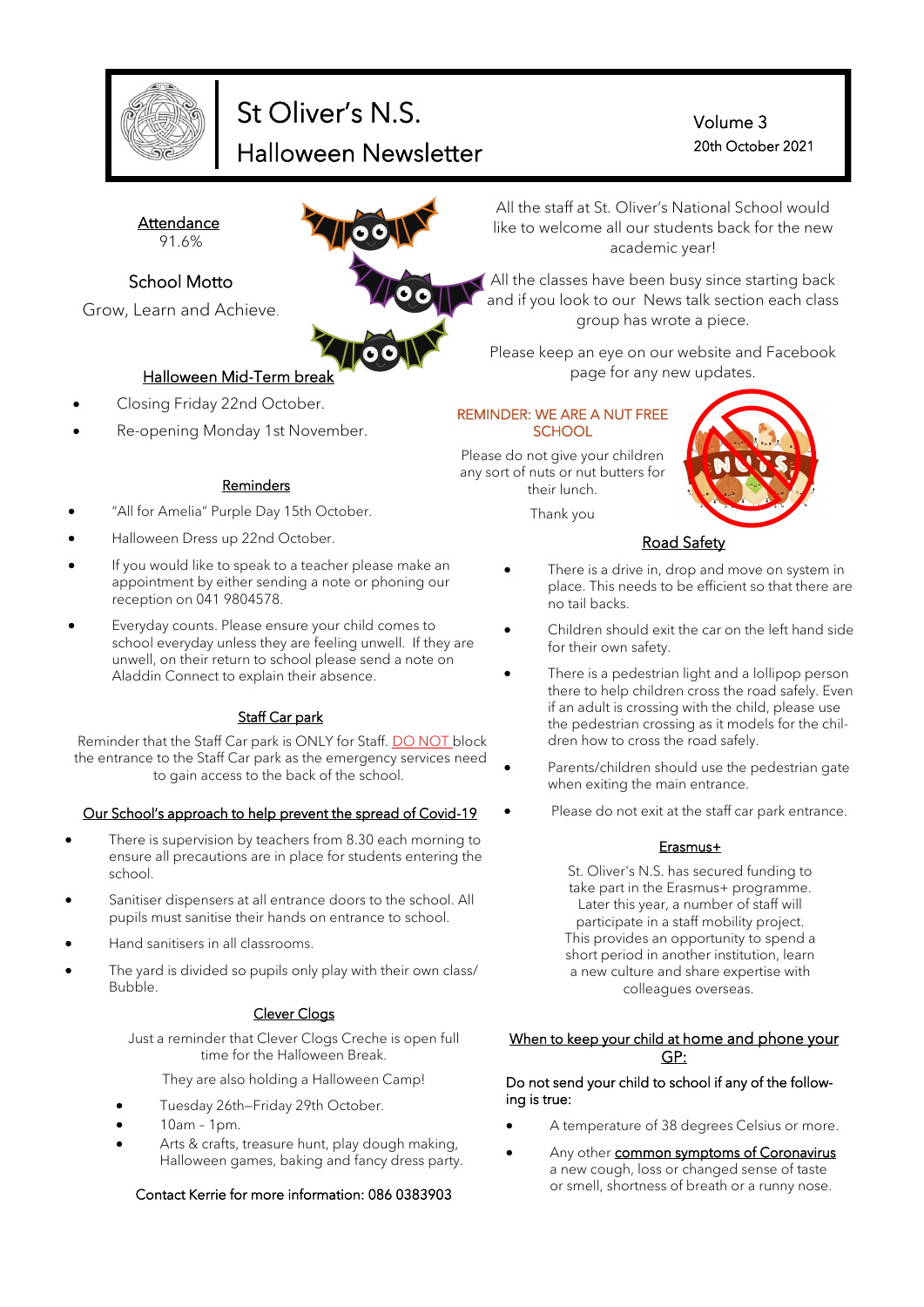

## Food Dudes

The students have been taking part in a programme called Food Dudes which encourages children to try different fruit and vegetables.

We got sent fresh fruit and vegetables daily and each student got a pack of each to try.

## "All for Amelia" Purple Day

We are completely overwhelmed with the fantastic response from all families to our "All For Amelia" Purple Day. We managed to raise €3,165 for Amelia and had a truly magnificent day. Amelia stole the show.

Many thanks for your generosity.

We had a fantastic Banner, made by G&M Print, and cupcakes made for all the staff by Ger's Goodies.

## Ms Durnin's Junior Infants

Ms Durnin's Junior Infants have all settled in really well. We have been learning all about Autumn. We have collected a large amount of Autumn leaves, chestnuts, acorns, twigs and even pumpkins on our nature walk! In Aistear we are making hibernation boxes for our hedgehogs. Our witches' kitchen is where you will find us busy making potions and casting spells from our big book of spells. Our fine motor skills are getting stronger each day along with our pencil grip. We also enjoyed our 2D shape hunt around the school yard. What a great first term!

## Mrs Mooney's Junior Infants

We have settled in really well to our new school and classroom. We have made new friends and have learned so many new things! We have been focusing on our fine motor skills, working at our table groups, sorting and grouping, and reading our big books. We have enjoyed our different Aistear themes - 'Me, Myself and my Home', 'Autumn' and 'Halloween'. We are so excited for Halloween and dressing up!!

## Ms O'Connor's Senior Infants

Senior Infants have been very busy since the start of the year. We are working hard on our sounds and tricky words. We are enjoying using hands on materials for Maths. We are having lots of fun during Aistear, especially in the role play area. Our themes of School and Halloween have been lots of fun. Happy Halloween everyone!

## Mr McKenna's Senior Infants

Senior Infants have settled back into school really well and have worked very hard since the beginning of term. We did some lovely art about Autumn and Halloween. We have learned some fun rhymes and we are making great progress with our reading and writing. We have really enjoyed our Aistear activities and we had some great fun this week for Maths Week. We loved dressing up for Amelia's Purple Day and for Halloween!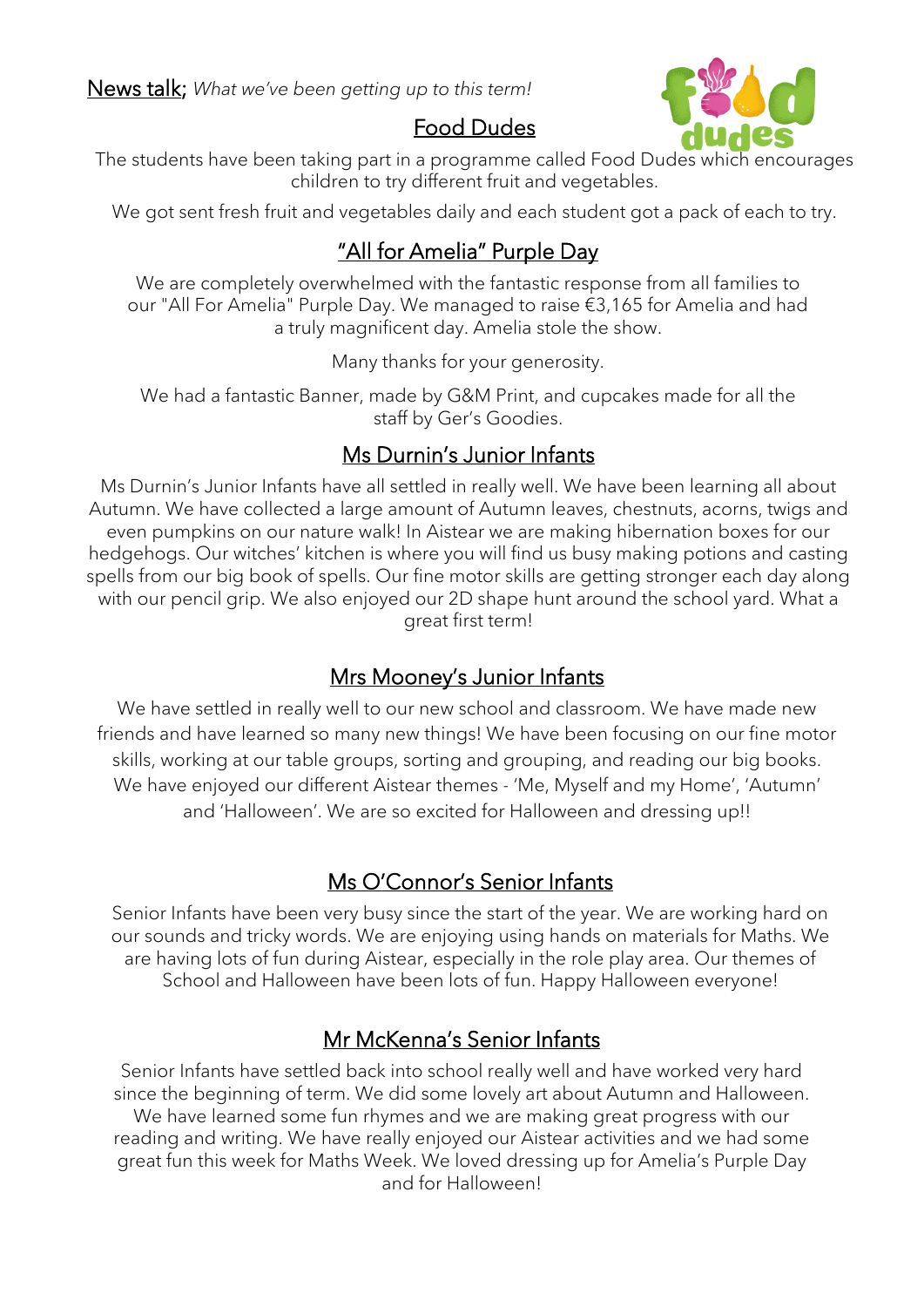## Ms Farrell's First Class

Ms. Farrell's First Class have had a fantastic start to the year. We have made lovely art to display around our classroom. We have learned lots of new phrases as Gaeilge, and have practised greeting others with 'Maidin mhaith' each morning. We are currently exploring our emotions, and take time each morning to discuss how we are feeling. Finally, we have had a blast dancing to some of the children's favourite tunes on Spotify - a great way to end the day! Well done everyone and have a happy and safe Halloween!

### Mr McQuillan's First Class

The boys and girls in Mr. McQuillan's 1st Class have been very busy since returning to school! We have been working extremely hard on our reading, writing, Gaeilge and Maths. For SESE we have been learning all about magnets, the life cycle of trees and transport in the past, We made paper aeroplanes and had a competition flying them across the classroom! We began our KiVa lessons and have been learning about friendship and emotions. Finally, we did some spooky Halloween art and had a great day for Amelia's Purple Day! Well done everyone and have a great and safe Halloween!



### Ms McVeigh's Second Class

We have been very busy in Ms McVeigh's 2nd Class! We have been learning about Autumn changes, trees in Ireland, operations in maths and Halloween traditions. We began our KiVa lessons and have been learning about friendship and emotions. We all had a great day for Purple Day for our friend and classmate Amelia! We wrote Halloween narratives and made some spooky Halloween art too. We can't wait to dress up for Halloween! We hope you all have a safe and spooktacular Halloween break!

### Ms Boylan's Second Class

It has certainly been a busy first term! I thoroughly enjoyed getting to know each and every student. We have made big progress in our English writing skills, our listening skills and our reading skills. We worked so hard at our maths too and we really enjoyed maths week. We completed maths trails and played lots of maths games. We learned all about Roald Dahl and sketched his portrait. We also learned about school in the past, Drogheda then and now, Autumn, animals that hibernate and migrate and Halloween traditions. Have a lovely break and I will see you all on November 1st. Happy Halloween and stay safe!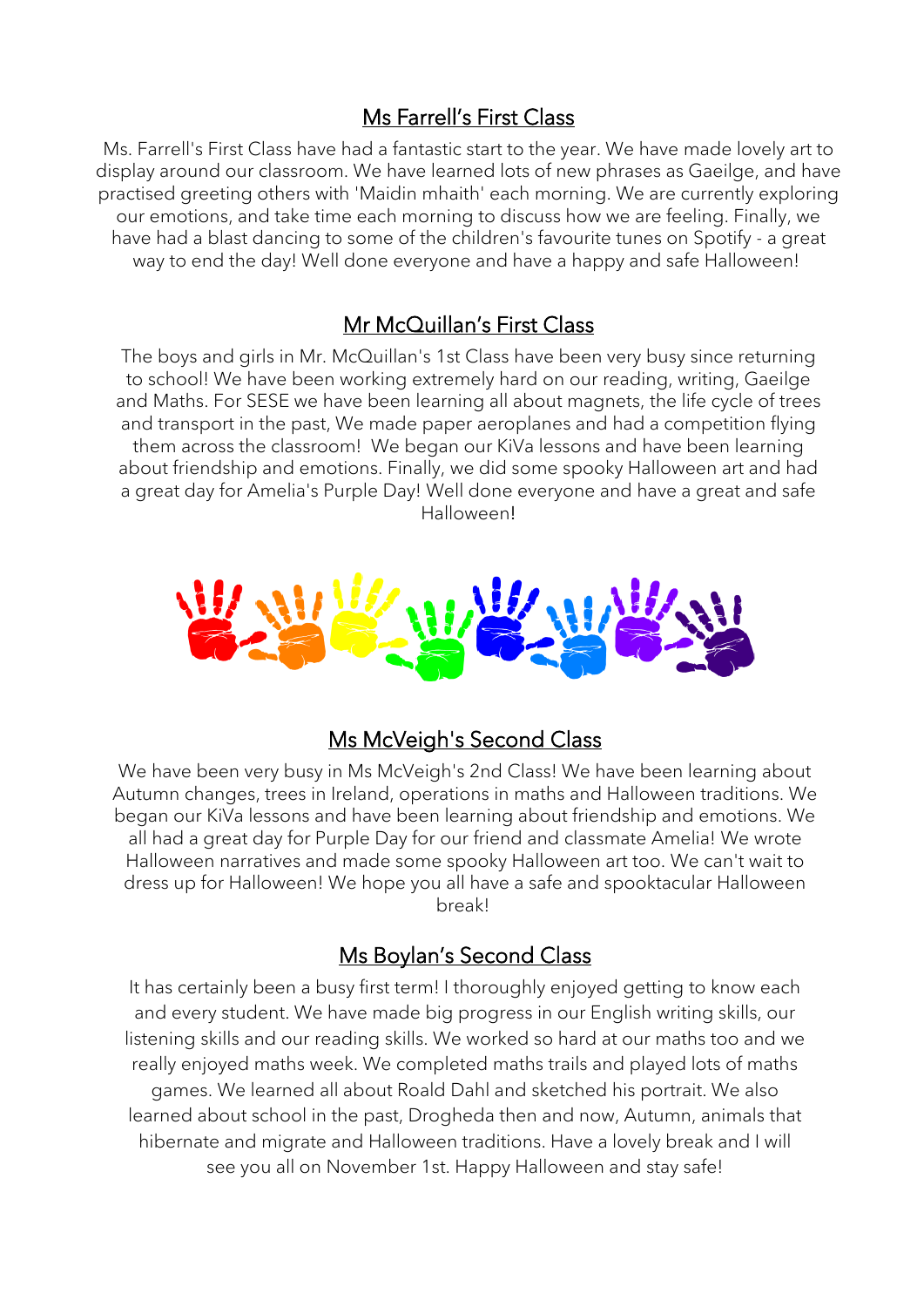# *Our Senior Classes;*

## Ms McQuillan's Third Class

Since returning to school, the boys and girls in 3rd class have shown a great attitude towards their learning. Their effort in English, Maths and Gaeilge has been superb! We had great fun on the Chromebooks, completing quizzes using Kahoot and playing Mathletics as a fun way to practice our maths skills. We also designed our very own Halloween monsters and brought them to life using clay! As part of Maths Week 2021, we took part in the Maths Week Mini Quiz via Zoom. During this, we used our excellent team work skills to solve maths problems as a class. Well done everyone, it has been a fantastic start to the year. Happy Halloween!!

## Mr McDonnell's Third Class

Mr McDonnell's 3rd class have settled into the new school year very well and have done amazing work so far this term. The boys and girls have been working hard in Maths, English and Gaeilge! We have been very busy learning all about the history of Halloween and Halloween traditions in the past few weeks and have created lots of Halloween art to decorate our room. We have also had a great time using the Chromebooks this term and had great fun completing online quizzes on Kahoot and playing maths games on these. We recently had a fantastic time for Amelia's Purple Day! Happy Halloween!

## Ms Lynch's Fourth Class

Ms. Lynch's 4th class have had a very busy and productive half term after settling in very well after the Summer holidays. We are working hard at Irish and the children can now tell all about themselves and their families as Gaeilge! We have been learning about different types of bridges. We looked at photos of famous bridges and drew our own bridge designs. We have done lots of painting, practicing blending of colours for spooky Halloween scenes. We held a 'Design a Pumpkin' competition and are looking forward to seeing the fabulous costumes for dress up day!

### Ms Flanagan's Fourth Class

Mrs Flanagan's Class are working very hard and have settled into 4th Class very nicely. They are a bunch of very talented artists and have enjoyed creating lots of wonderful art from Optical Illusion Art to Spooky Trees using a Crepe Paper Painting technique. The children have also really enjoyed exploring Drama this term. They role played various strategies to help them resolve conflicts and devised freeze frame scenes set in Pompeii during the eruption of Mount Vesuvius. All in all it has been a very productive term so far and we look forward to more creativity and exploration over the coming months.

## Ms Dowd's Fifth Class

Ms. Dowd's 5th class have been super busy since returning to school in September. We've been learning all about World War 1 and The Ancient Romans, which has been great fun! We were lucky to be chosen to be a part of the Leanbh Children's Festival this year, and had the privilege of having Kieran come and teach us some body percussion routines! We had great fun, and learned a lot about the different sounds our body can make! Happy Halloween to everyone, we'll see you all next term!